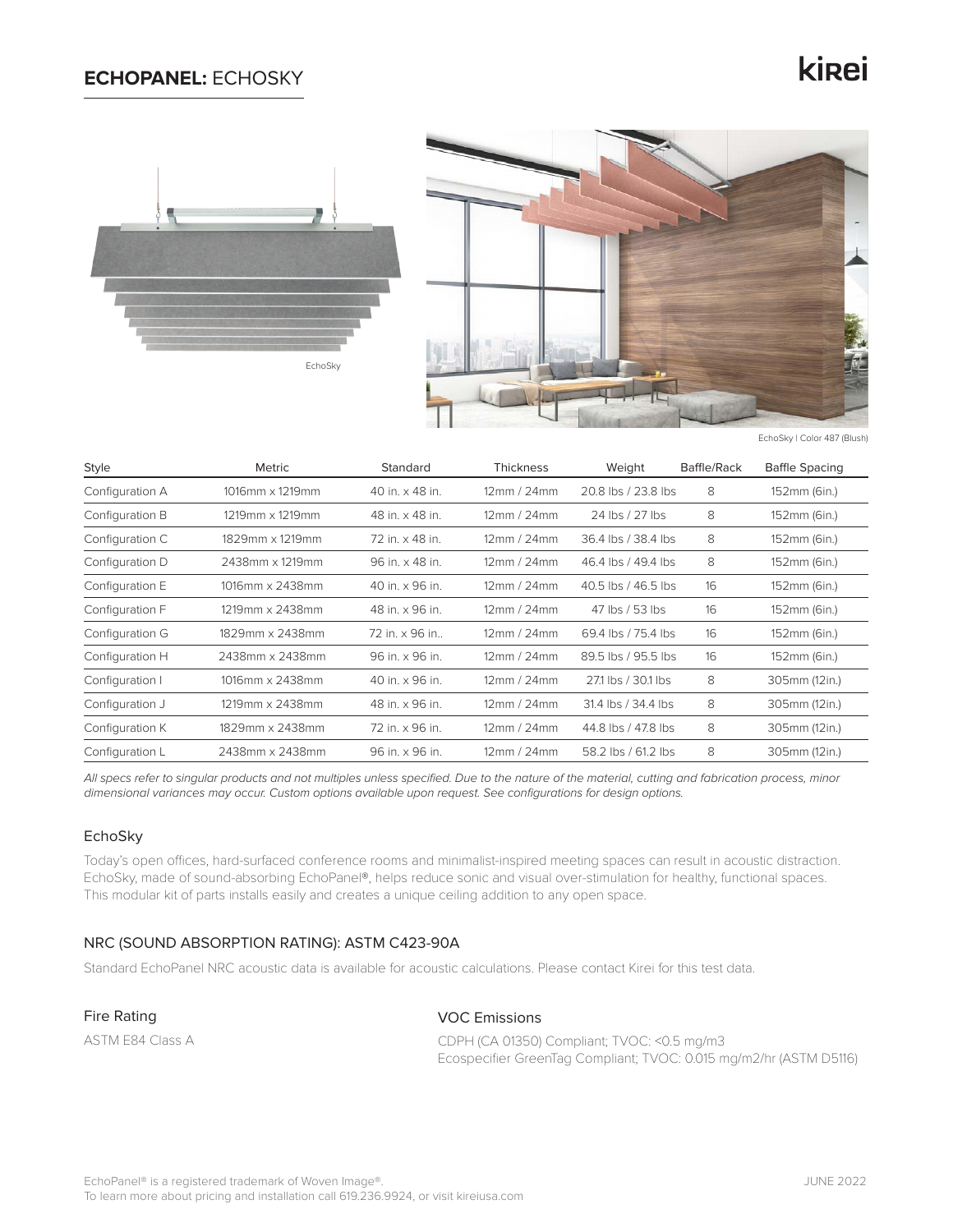# **ECHOPANEL:** ECHOSKY

## Available Design Configurations

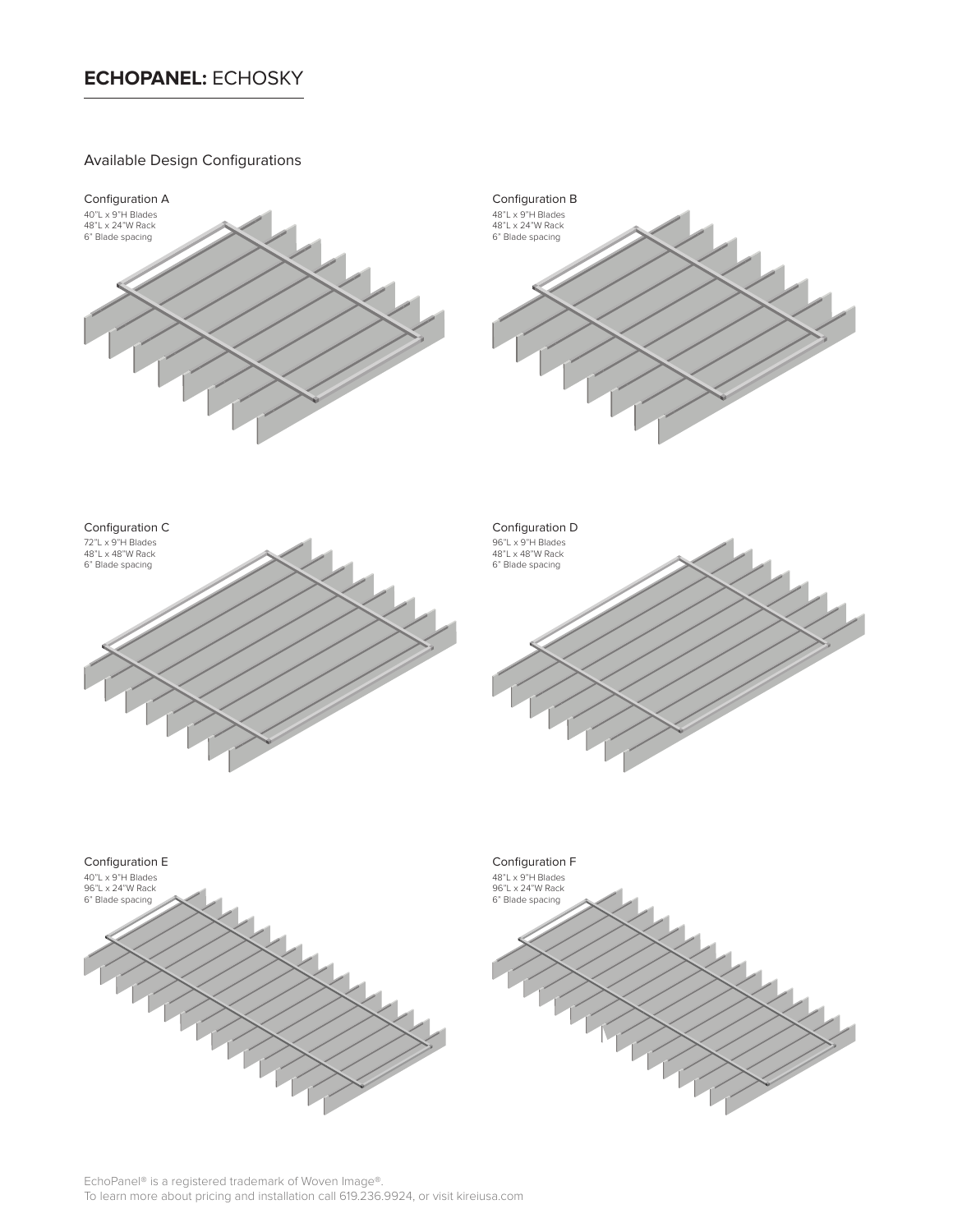# kirei







### Configuration J